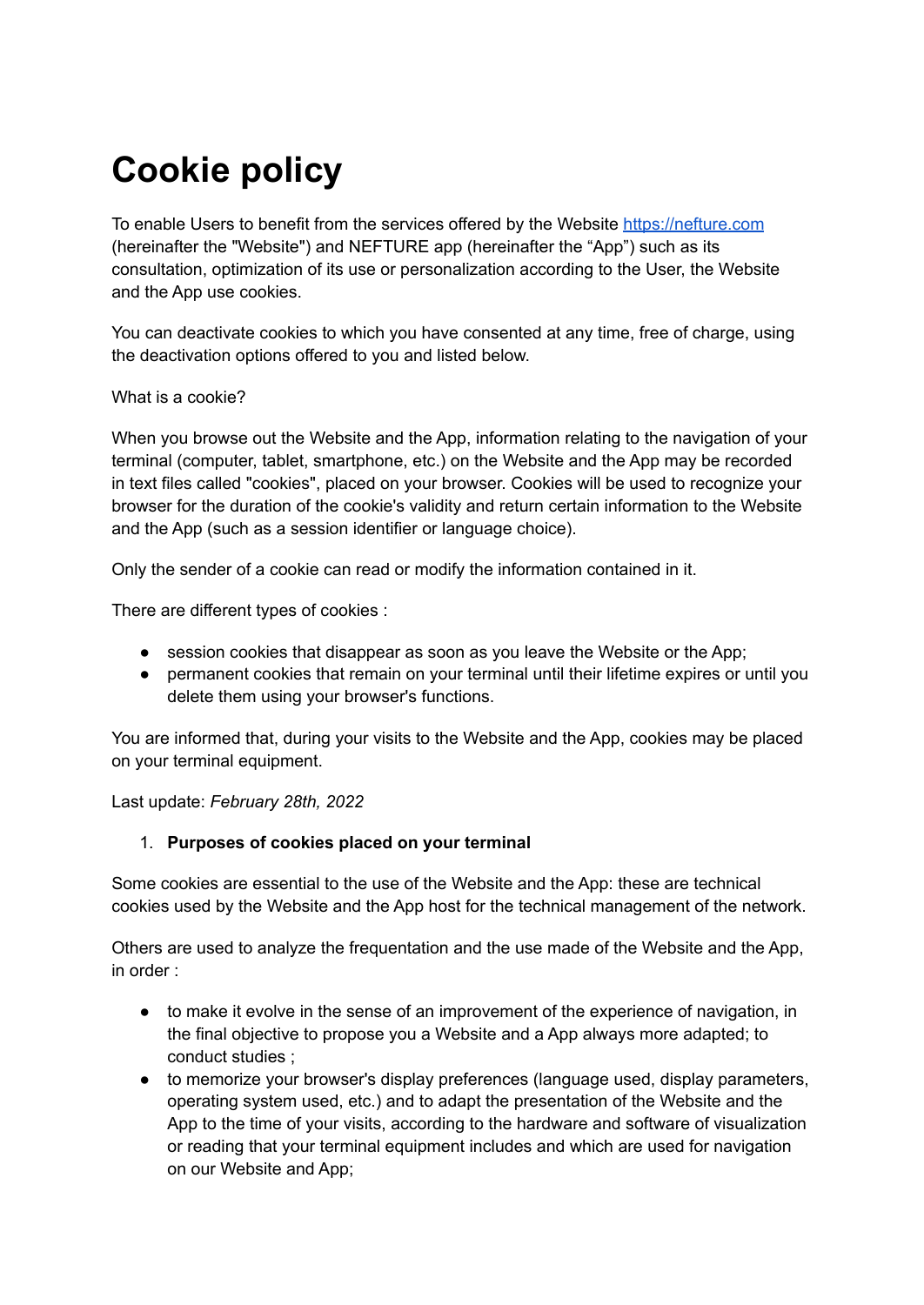- to implement security measure
- 1. **The personal data we process**
- Cookies used on our Website and App are third party cookies chosen by NEFTURE in order to achieve certain objectives, listed below :

The placement and use of cookies by these companies is subject to their own terms of use, which you can view on their respective websites.

# 1. **Sharing your terminal use with others**

If your terminal is used by several person, and when a single terminal has multiple browsers, we cannot be certain that the services and advertisements directed to your terminal equipment correspond to your own use of that terminal equipment and not to that of another user of that terminal equipment.

Sharing with others the use of your terminal equipment and configuring your browser settings with respect to cookies is your free choice and responsibility.

# 1. **Consent**

When you first visit our Website and App, you will be asked to accept, configure or refuse the use of some cookies.

If you do not want cookies to be placed or read on your terminal equipment, a refusal cookie will be placed on your equipment so that NEFTURE can record the information according to which you have refused the use of cookies. If you delete this refusal cookie, it will no longer be possible to identify you as having refused the use of cookies.

Also, when you accept the deposit of cookies, a consent cookie is placed.

Refusal or consent cookies must remain on your terminal equipment. You can change your choices at any time by clicking here.

### 1. **Cookie management**

You can manage and modify the use of cookies at any time according to the possibilities listed below :

- directly on our Website and App, in the module provided for this purpose, by clicking here [insert a link to the cookie management module], or
- from your browser, or
- from interprofessional opposition platforms.

**Please note: your refusal to place a cookie is based on the deposit of a cookie. Therefore, if you deactivate all cookies on your terminal or if you change your terminal, we will no longer know that you have chosen this option.**

### **5.1 Cookie management module**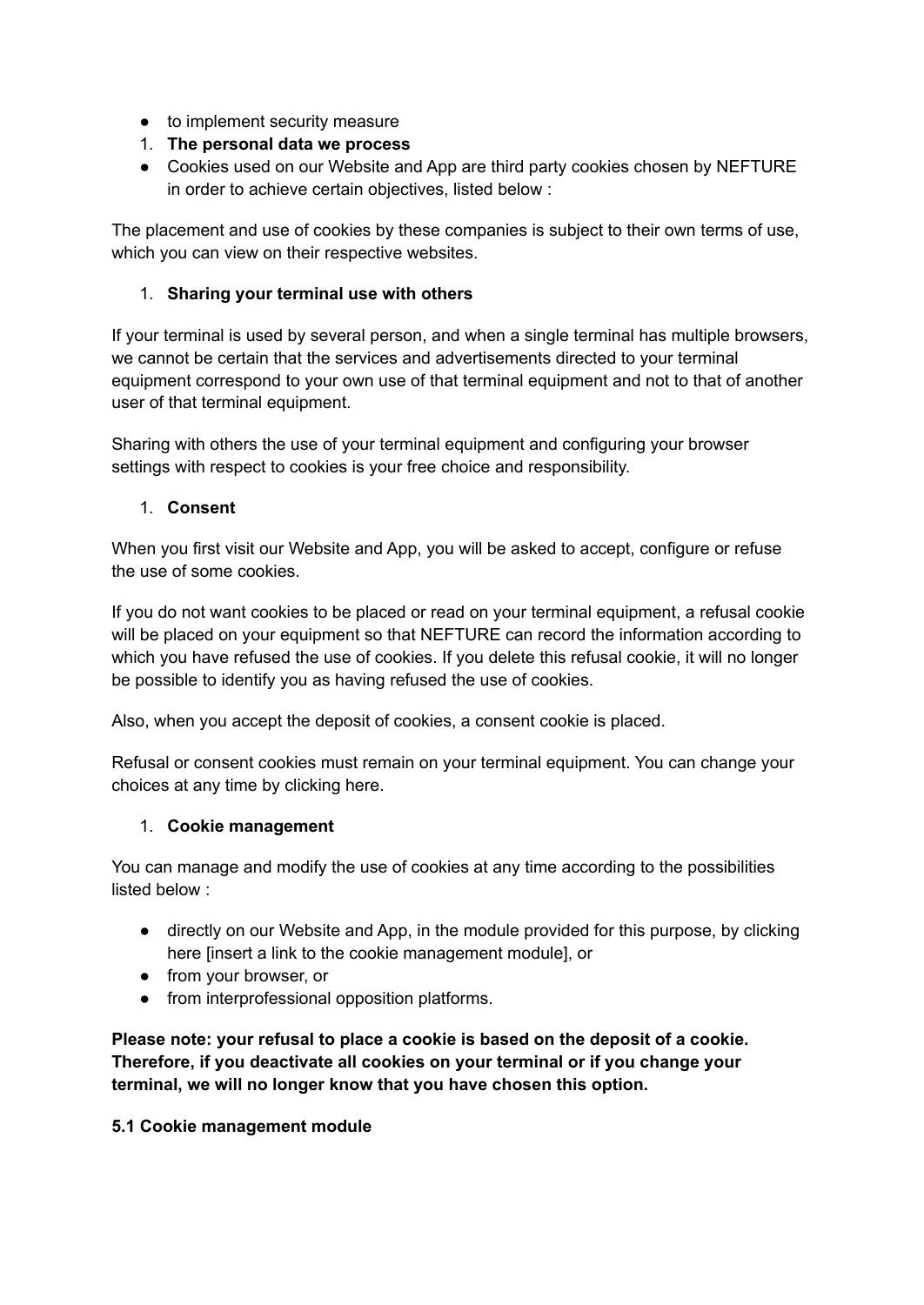A module allows you to choose which cookies you wish to accept and which you wish to reject on our Website and App.

At any time, by clicking here [insert a link sending back to the cookie management module] you can access the module and change your preferences.

#### **5.2 Navigation software settings**

You can configure your browser so that cookies are stored in your terminal equipment or are rejected, either systematically or according to their sender.

You can also regularly delete cookies from your terminal via your browser.

However, don't forget to configure all the browsers on your various terminals (tablets, smartphones, computers, etc.).

Each browser is configured differently in order to manage cookies and your choices. It is described in the help menu of your browser, which will allow you to know how to modify your choices regarding cookies. For example :

- for Internet Explorer™ [:](http://windows.microsoft.com/fr-FR/windows-vista/Block-or-allow-cookies) <http://windows.microsoft.com/fr-FR/windows-vista/Block-or-allow-cookies> ;
- for Safari™ : <https://support.apple.com/fr-fr/guide/safari/sfri11471/mac> ;
- for Chrome™[:](http://support.google.com/chrome/bin/answer.py?hl=fr&hlrm=en&answer=95647) <http://support.google.com/chrome/bin/answer.py?hl=fr&hlrm=en&answer=95647>;
- for Firefox™ : [http://support.mozilla.org/fr/kb/Activer](http://support.mozilla.org/fr/kb/Activer%20et%20d%C3%A9sactiver%20les%20cookies) et désactiver les cookies ;
- for Opera™ : [http://help.opera.com/Windows/10.20/fr/cookies.html.](http://help.opera.com/Windows/10.20/fr/cookies.html)

Please note, however, that by setting your browser to reject cookies, certain features, pages and areas of the Website that require the use of cookies will not be accessible, for which we cannot be responsible.

To learn more about how to configure your browser, we invite you to consult the site of the Commission Nationale de l'Informatique et des Libertés (Cnil) : [https://www.cnil.fr/fr/cookies-les-outils-pour-les-maitriser.](https://www.cnil.fr/fr/cookies-les-outils-pour-les-maitriser)

#### **5.3 Interprofessional opposition platforms**

Several advertising professionals' platforms also offer you the possibility to refuse or accept cookies used by the member companies. These centralized mechanisms do not block the display of advertisements but only prevent from the installation of cookies that allow the adaptation of advertisements to your interests and behavior.

For example, you can connect to the site [www.youronlinechoices.com](http://www.youronlinechoices.com/) in order to prevent these cookies from being placed on your terminal. This website is proposed by the professionals of digital advertising gathered within the European association EDAA (European Digital Advertising Alliance).

You will be able to find out which companies are registered with this platform and which offer you the possibility of refusing or accepting the cookies they use to adapt, according to the